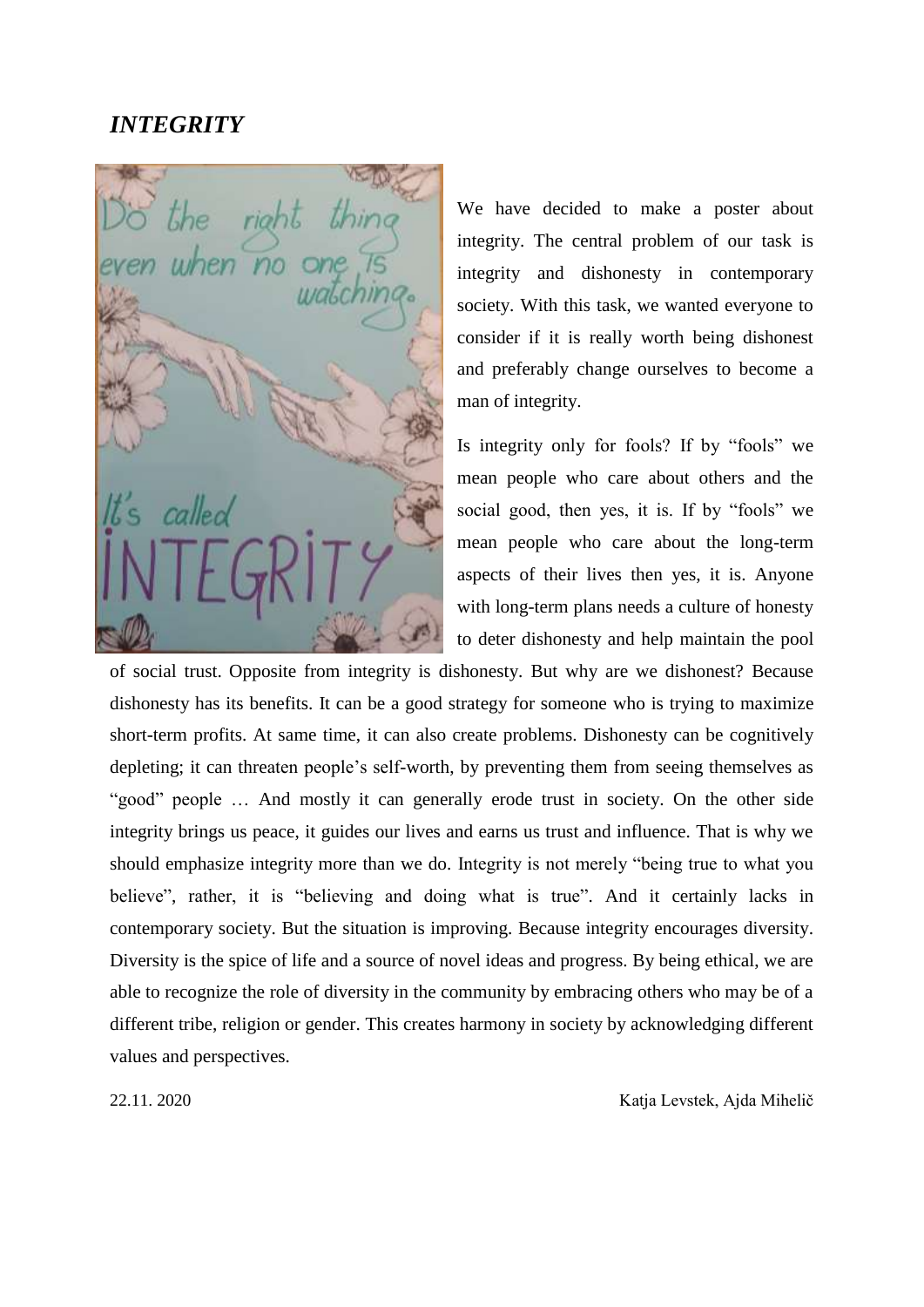## **PROBLEMS OF MODERN SOCIETY**

In a world of war and competition, where money and individualism rule, many people are selfish and cruel and often forget about our tradition.

Problems like dependence of technology, social-class differences, migration, fake news of social media, globalisation and degradation of the environment are a reality.

The modern society often forgets about tradition, lacks mutual respect and integrity, ignores problems like global warming and pollution, and avoids assistance between each other.

Under the wings of the French Revolution, the slogan "Liberty, Equality and Fraternity" was created, but is today violated by difference in social classes, racial injustice, political tension and corruption.

The modern society lacks empathy for one's culture, he is pushed and humiliated until he is down, and can also get killed because his skin is brown, the privileged feed on people like these like a vulture.